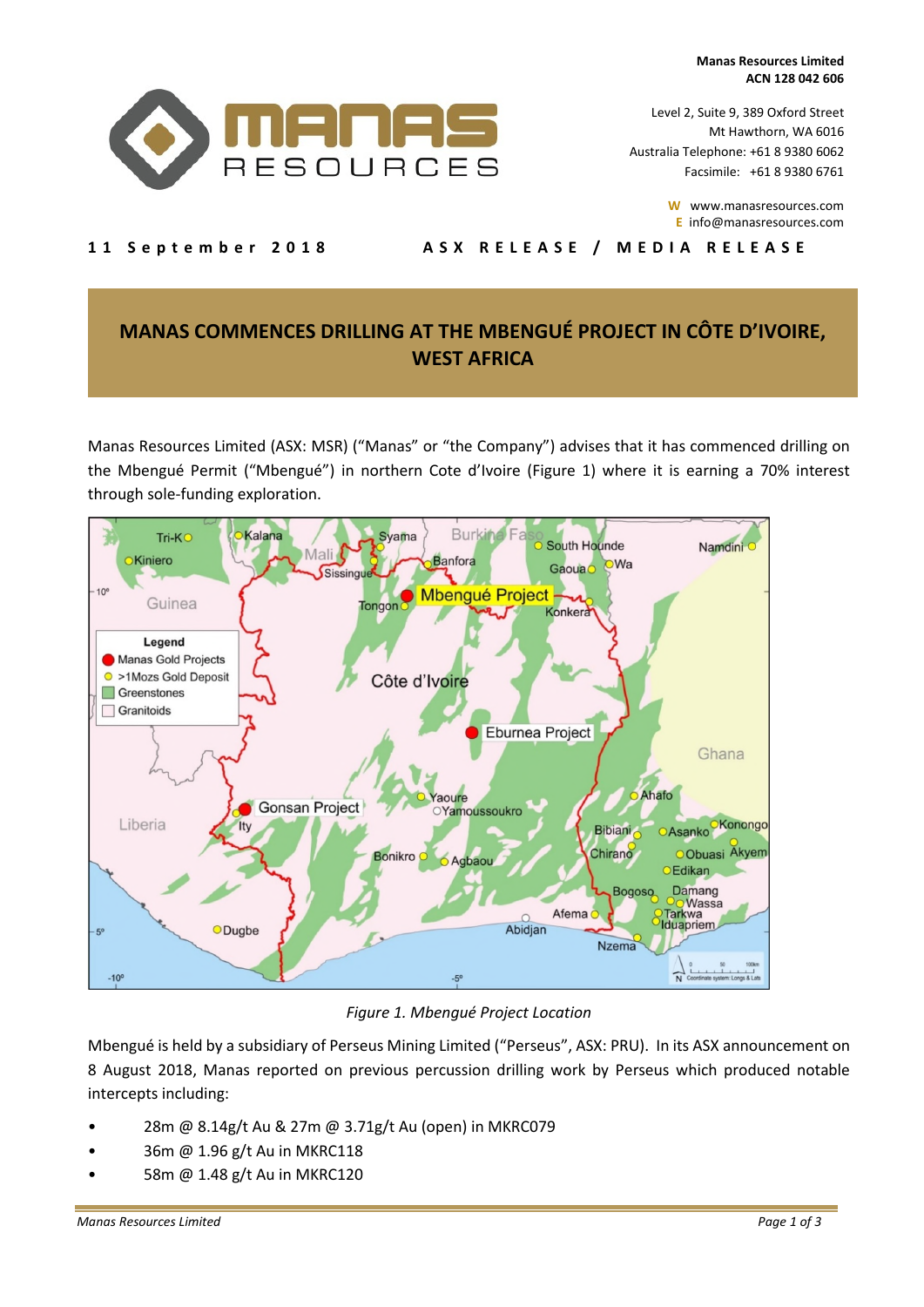

- 6m @ 6.04 g/t Au in MKRC127
- 14m @ 1.95 g/t Au in MKRC150.

All of the above intercepts are from the K1 prospect, located approximately 10km north of the Tongon gold mine operated by Randgold Resources.

Over the past few months, Manas has conducted a thorough evaluation of all geological, geochemical and geophysical data available to it and developed several drill targets at Mbengué. A short program of diamond drilling (approximately 1,000m, with planned hole lengths up to 120m) has now commenced. The programme is designed to validate the results of the previous drilling and give the Company a higher level of confidence in the geological and structural interpretation of the mineralisation at the K1 prospect and its surrounds, where multiple vein orientations have been mapped.

The drill programme should be completed within four weeks, weather permitting. Samples are planned to be sent progressively to the laboratory.

### *Diamond rig drilling at Mbengué*